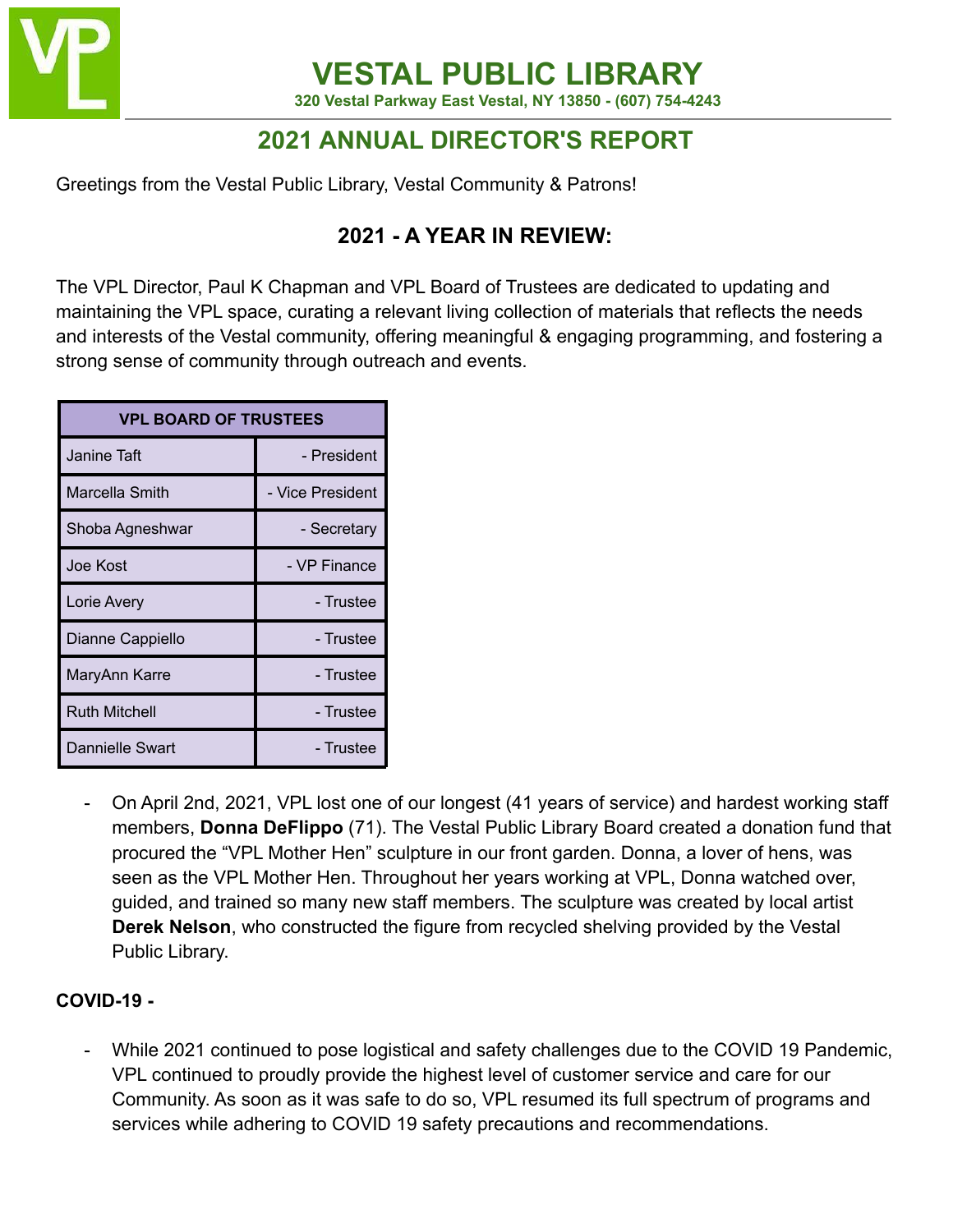

**320 Vestal Parkway East Vestal, NY 13850 - (607) 754-4243**

## **2021 ANNUAL DIRECTOR'S REPORT**

#### **LIBRARY OPERATIONAL HOURS**

| <b>2021 REGULAR LIBRARY HOURS</b> |             |             |                 |               |              |
|-----------------------------------|-------------|-------------|-----------------|---------------|--------------|
| <b>MONDAY</b>                     | TUESDAY     | WEDNESDAY!  | <b>THURSDAY</b> | <b>FRIDAY</b> | SATURDAY     |
| 9 AM - 8 PM                       | 9 AM - 8 PM | 9 AM - 8 PM | 9 AM - 8 PM     | 9 AM - 5 PM   | 10 AM - 4 PM |

- July 2021, VPL expanded its **Saturday Operating Hours to (10 AM - 4 PM)**. VPL is now open 58 hours per week, year round. There will no longer be seasonal changes to operational hours. <https://www.vestalpubliclibrary.org/hours>

#### **LIBRARY ACCESS & USAGE -**

| <b>LIBRARY USAGE</b>                      |        | <b>PATRONS</b>                    |
|-------------------------------------------|--------|-----------------------------------|
| <b>Library Visits</b>                     | 35,878 | Registered<br><b>Residents</b>    |
| <b>Reference Transactions</b>             | 4,038  | Registered<br><b>Non-Resident</b> |
| <b>Public Computer</b><br><b>Sessions</b> | 3,844  | <b>TOTAL PATRONS</b>              |
| <b>VPL Wireless Use</b>                   | 51,944 |                                   |
| <b>VPL Website Visits</b>                 | 38,040 |                                   |

|       | <b>PATRONS</b>                 |        |  |  |
|-------|--------------------------------|--------|--|--|
| 5,878 | Registered<br><b>Residents</b> | 5,684  |  |  |
| 4,038 | Registered<br>Non-Resident     | 4,565  |  |  |
| 3,844 | <b>TOTAL PATRONS</b>           | 10,249 |  |  |

- **35,878 Patrons** visited the Vestal Public Library in 2021
- **VPL Wifi** is available to patrons who need to access the internet but prefer to remain in their cars or work outside due to COVID restrictions and safety concerns or personal preference.
- The new **VPL Volunteer Program** was created and implemented. A variety of volunteers helped assist VPL staff with collection maintenance, If you love your library and are interested in becoming a VPL Volunteer, see our website for details and the application: <https://www.vestalpubliclibrary.org/volunteer-vpl>
- **VPL Free Libraries** VPL worked with the Broome County Transportation Department to install 2 Free Libraries at local Vestal Bus stops.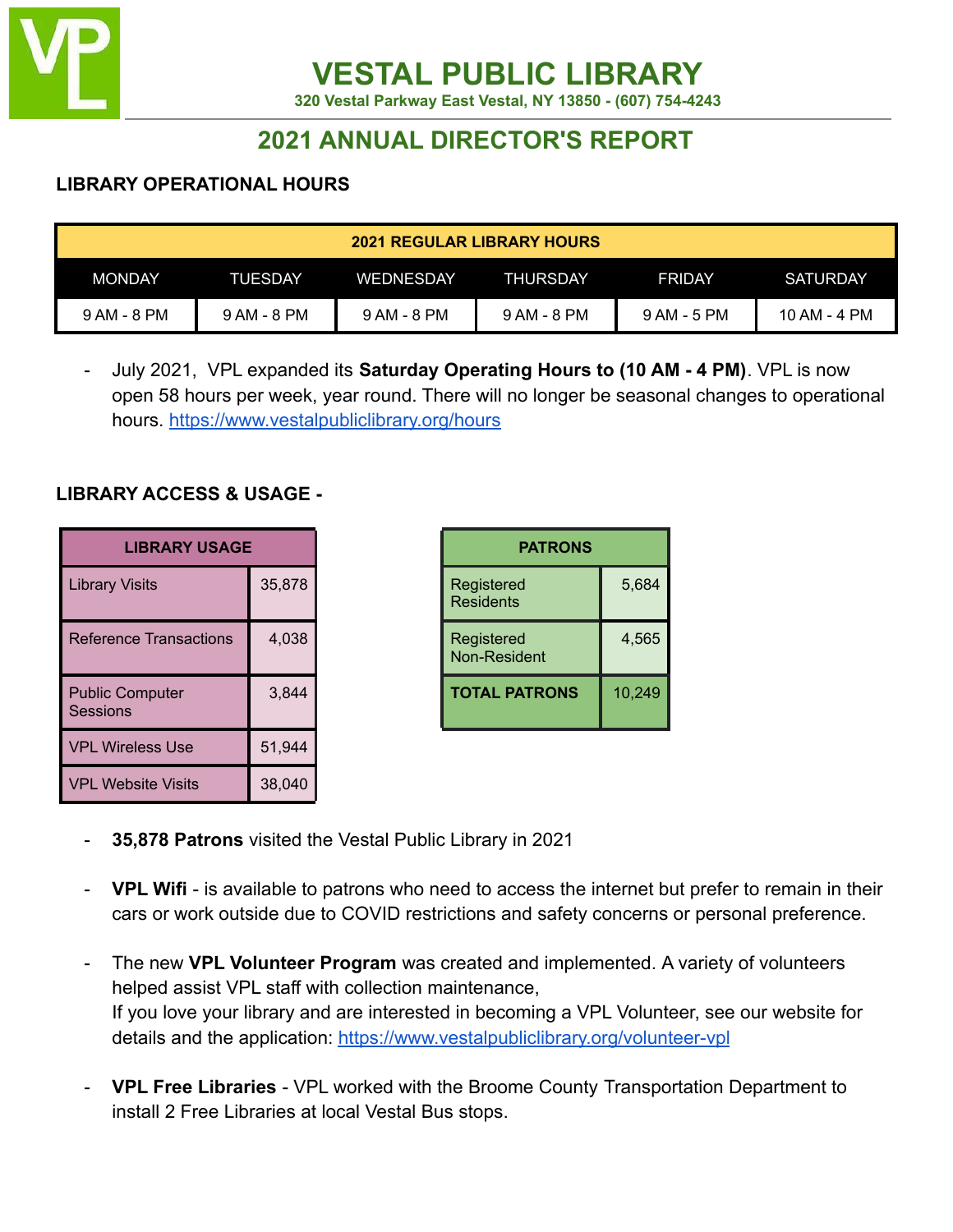

**320 Vestal Parkway East Vestal, NY 13850 - (607) 754-4243**

## **2021 ANNUAL DIRECTOR'S REPORT**

**Bound To Please: Homebound Books** - a free monthly book delivery service to Vestal Central School District residents who cannot physically visit the library. The service is available to patrons on a temporary or permanent basis.

#### **COLLECTION -**

| <b>CATALOGED LIBRARY HOLDINGS</b>         |         |  |  |  |
|-------------------------------------------|---------|--|--|--|
| <b>Print Materials</b>                    | 100,125 |  |  |  |
| <b>Electronic Materials &amp; E-Books</b> | 12,054  |  |  |  |
| Audiobooks, CDs, & DVDs                   | 10,462  |  |  |  |
| <b>Serials</b>                            | 1,370   |  |  |  |
| <b>TOTAL</b>                              | 124,011 |  |  |  |

- In 2021, VPL added **4,945 new items** to its collections.
- Due to the influx of new materials and the need for more space, the **New Books Display** now only contains materials from the past 6 months.
- VPL focused its 2021 Collection Development and Maintenance efforts on the purchasing of new materials and the reorganization, updating, and maintenance of the general collection.

## **CIRCULATION - USE OF MATERIALS**

| <b>CIRCULATION (USE)</b>      |         |  |  |
|-------------------------------|---------|--|--|
| <b>Total Adult Books</b>      | 40,529  |  |  |
| <b>Total Children's Books</b> | 61,845  |  |  |
| <b>Other Physical Items</b>   | 14,484  |  |  |
| <b>Electronic Content Use</b> | 12,831  |  |  |
| Interlibrary Loan - IN        | 16,773  |  |  |
| Interlibrary Loan - OUT       | 10,252  |  |  |
| <b>TOTAL COLLECTION USE</b>   | 129,689 |  |  |

- **VPL NOW FINE-FREE!** - In July of 2021, the Vestal Public Library joined many other libraries across the State of New York and went fine-free. What this means is that VPL no longer charges or accrues fines for late library materials. However, VPL will still charge patrons for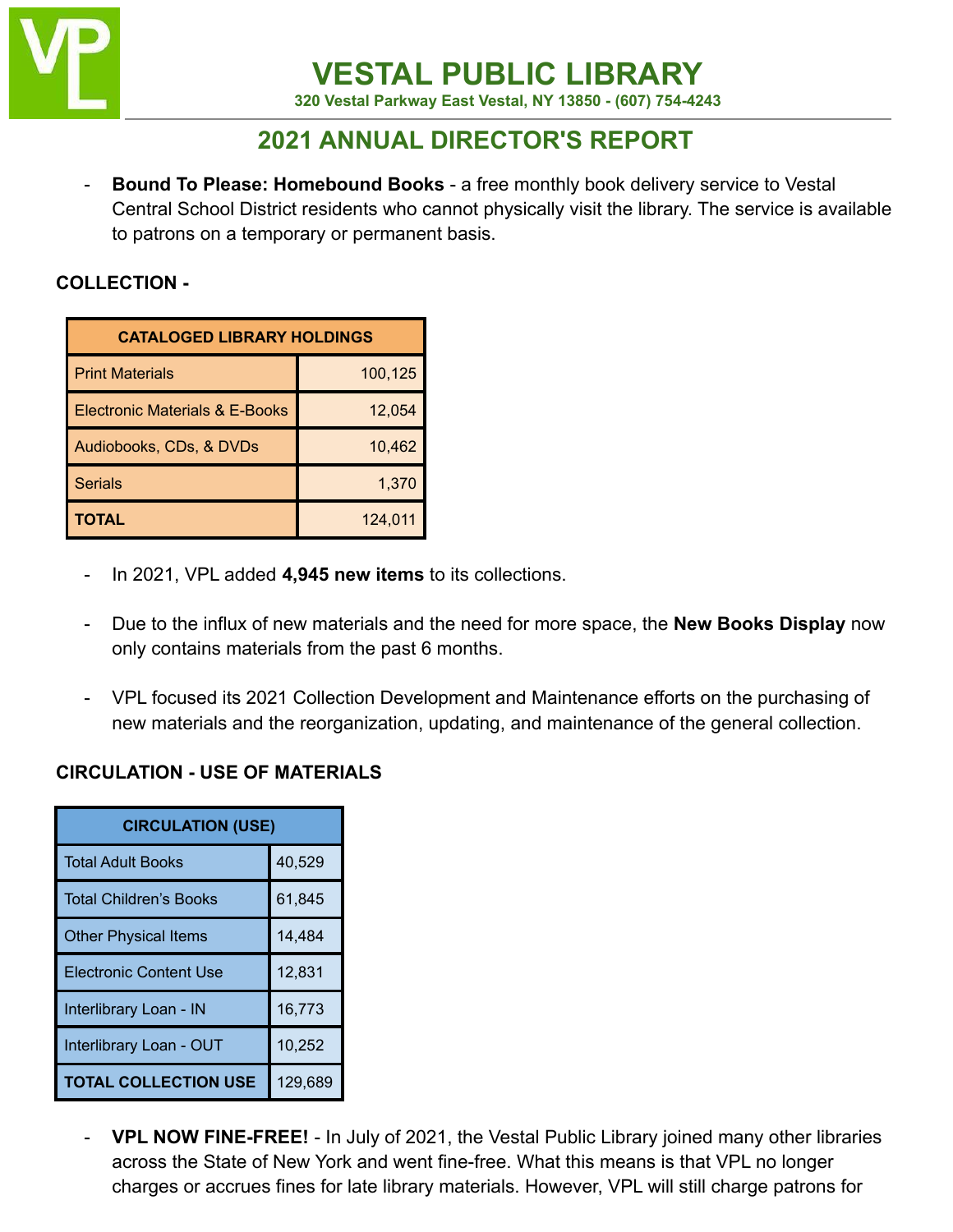

**320 Vestal Parkway East Vestal, NY 13850 - (607) 754-4243**

# **2021 ANNUAL DIRECTOR'S REPORT**

lost or damaged items.

- VPL is so pleased to see our collection and materials being used by our community and patrons. **If you have any suggestions for the collection, please send us a message here:** <https://www.vestalpubliclibrary.org/contact-us>

#### **PROGRAMMING -**

| <b>PROGRAMMING</b>          |       |  |  |
|-----------------------------|-------|--|--|
| <b>CHILDREN'S PROGRAMS</b>  | 61    |  |  |
| Attendance                  | 1,011 |  |  |
| <b>ONE-ON-ONE PROGRAMS</b>  | 42    |  |  |
| Attendance                  | 42    |  |  |
| <b>YOUNG ADULT PROGRAMS</b> | 6     |  |  |
| Attendance                  | 72    |  |  |
| <b>ALL-AGES PROGRAMS</b>    | 33    |  |  |
| Attendance                  | 1,322 |  |  |
| <b>ADULT PROGRAMS</b>       | 33    |  |  |
| Attendance                  | 210   |  |  |
|                             |       |  |  |
| <b>TOTAL PROGRAMS</b>       | 175   |  |  |
| <b>TOTAL ATTENDANCE</b>     | 2,657 |  |  |

- Patrons are always asking VPL staff for more **Book Sales**! In 2021 VPL held 5 book sales.
- 2021 was a great year for programming at VPL! A number of new clubs were formed while recurring events and old favorites resumed:

#### **ADULT PROGRAMING:**

- **Adult Summer Reading Program** 100+ adults participated Adults love rewards too! Participants got raffle tickets towards a number of prizes sponsored by local Vestal businesses.
- **VPL Gardening Club** Educational and Practical club that helps maintain the VPL garden as well as learn new and interesting things about gardening and ecology.
- Yin Yoga a weekly recurring class for yogis of all skill levels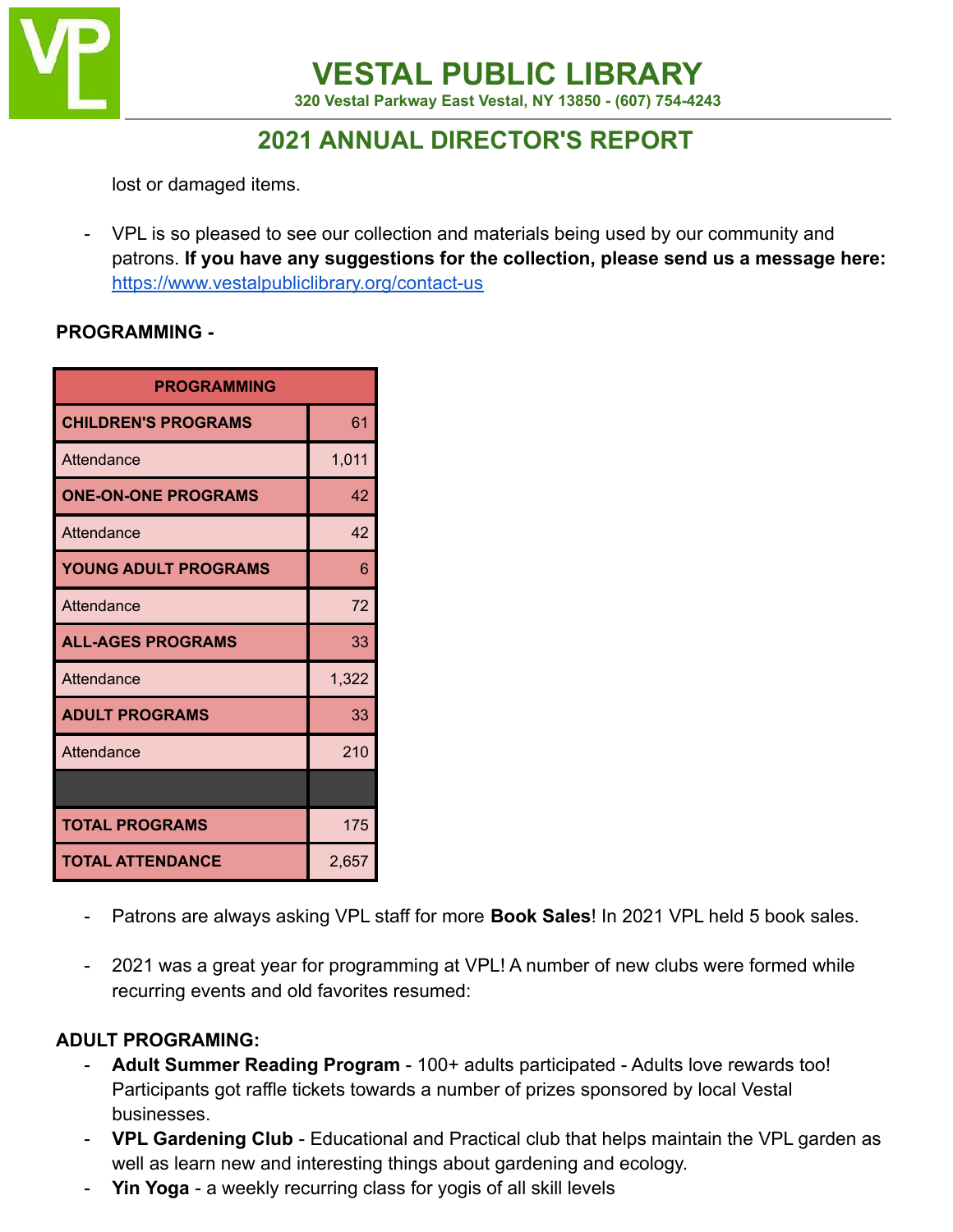

**320 Vestal Parkway East Vestal, NY 13850 - (607) 754-4243**

## **2021 ANNUAL DIRECTOR'S REPORT**

- **VPL Book Club** an engaging monthly club for book lovers
- Mad 4 Art get your craft on with our monthly arts & craft class

## **YOUNG ADULT PROGRAMMING:**

- **Chat & Chew Book Club** (ages 9-13) grab a snack and discuss the latest read with your peers
- **Teen Summer Reading Program** 37 Teens Registered, 2 activities were held, 27 teens attended

## **YOUTH PROGRAMING:**

- **Youth Summer Reading Program** 309 children registered, 28 activities were held, 1021 children attended,
- **Lego Club** (ages 5-12) Monthly creative building block challenges
- **Preschool Storytime** (ages 2-6) read stories, sing songs, do a craft
- **Tiny Tots Storytime** (ages 0-3) storytime followed by playtime and socialization

Check out our updated website for these and more exciting opportunities.Please note, that some classes, programs, or events require registration. <https://www.vestalpubliclibrary.org/events-programs>

## **LIBRARY UPDATES & IMPROVEMENTS**

## **VPL MAIN LIBRARY REFRESH PROJECT** - (completed February 2021)

- General aesthetic improvements (paint etc...)
- New Reference Desk
- New work tables and chairs
- New display tables and end caps in the stacks
- Media Bar & Cyberspace to allow for computer and electronic device charging and use
- New comfortable lounge furniture

## **VPL COMMUNITY BREW CAFE** - future social use and patron enjoyment

## **VPL OUTDOOR IMPROVEMENTS**

- New outdoor patio tables and chairs
- New picnic benches and shade umbrellas
- Garden clean-up and new plants

## **ADDITIONAL IMPROVEMENTS**

- **Large Meeting Room Refresh** painted, modular stage,
- **Conference Room Refresh** painted, refinished furniture, new white board